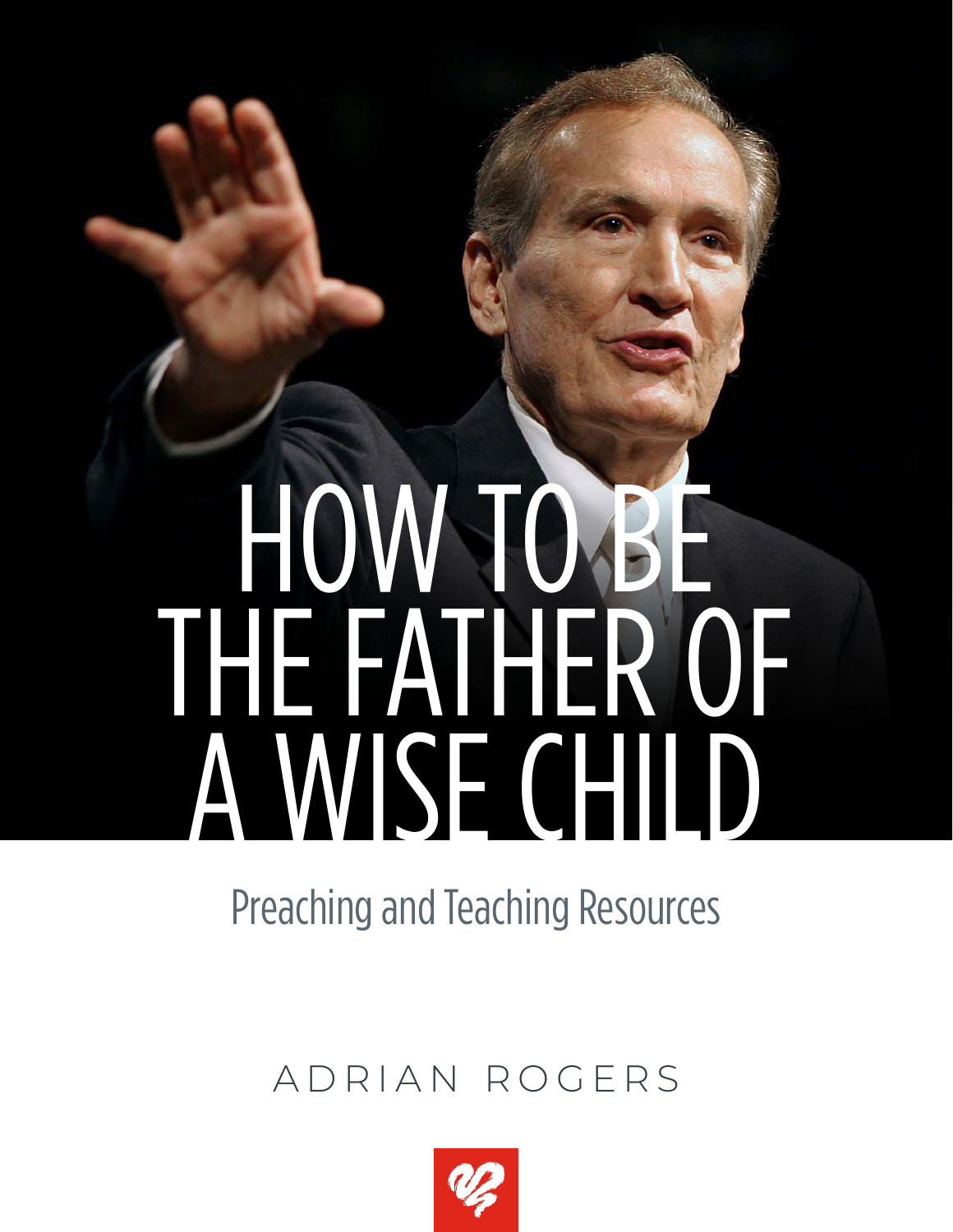

ADRIAN ROGERS

We are grateful for the opportunity to provide this transcript produced from a live sermon preached by Adrian Rogers while serving as pastor of Bellevue Baptist Church in Memphis, Tennessee. This transcript is intended for your personal, non-commercial use.

## **Note: Though it has been transcribed from a version used for broadcast, it may contain stutters, stammers, and other authentic remarks as would be common in a live setting.**

In order to ensure our ability to be good stewards of Adrian Rogers' messages, Love Worth Finding has reserved all rights to this content.

Except for your personal, non-commercial use and except for brief quotations in printed reviews, no part of this publication may be reproduced, stored in a retrieval system, or transmitted in any form or by any means—electronic, mechanical, photocopy, recording, or any other—without the prior permission of the publisher.

Copyright © 2022 Love Worth Finding Ministries, Inc.

Transcripts are used by permission of the Rogers Family Trust.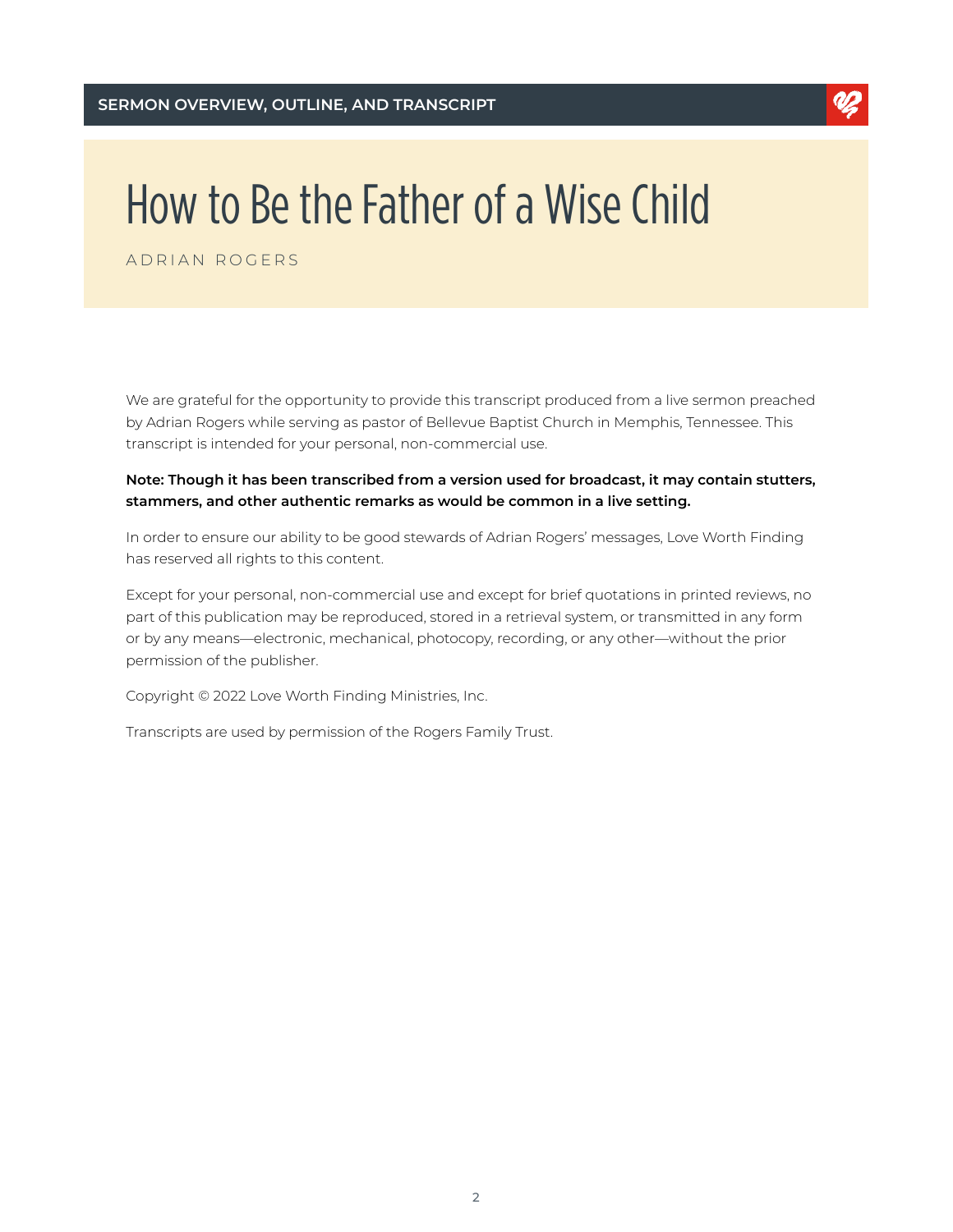

**SERMON REFERENCE:** Proverbs 1:1-5, 20-22 **LWF SERMON NUMBER:** #1932

These days, our nation is in troubled waters, and the problem is rooted in fathers who fail to accept their responsibility. The Book of Proverbs reveals how to be the father of a wise child.

Proverbs 1:22 says, "How long, you simple ones, will you love simplicity? For scorners delight in their scorning, and fools hate knowledge."

When our children are young, they are simple, ignorant, and careless, which is to be expected. However, some children are never taught to grow in wisdom and remain simple in their adulthood. They may have knowledge, but they lack spiritual wisdom and understanding. They are easily led into error, ready to believe anything.

If a child remains naive and has not been led by his father, he becomes a scorner. He defies instruction and despises the good and godly. Because of this, he is destined for destruction.

The scorner's very hard to reach, but there is still hope for him. If the scorner is not reclaimed, he becomes a fool; the scorner is insolent, but the fool is immovable. The fool rejects wisdom, ridicules righteousness, and rejoices in iniquity. His moral sense has been so perverted, he thinks good is evil and evil is good.

As parents, there are four things we must keep in mind in order to raise wise children.

First, we need to expound truth to our children; saturate them in the Proverbs, emblazon the Ten Commandments into their consciousness, teach them the Beatitudes, that they might learn these simple, basic truths.

Second, expose sin: children need to see the repercussions of sin to understand their weight. We must pull away the veil and show them the ugly truth of sin and its consequences.

We must also expel scorners, as Proverbs 13:20 instructs, "He who walks with wise men will be wise, but the companion of fools will be destroyed." We cannot let our young, impressionable children hang around scorners and fools; we must be firm with who we allow them to be friends with.

Finally, we must express love; be gentle fathers, transparent and available.

Adrian Rogers says, "Words can hurt your children more than an open hand and a slap in the face. Love your children and delight in them."

#### **LIFE APPLICATION**

Are you raising your children to be wise or foolish? Remember your instructions from Proverbs: expound truth, expose sin, expel scorners, and express love.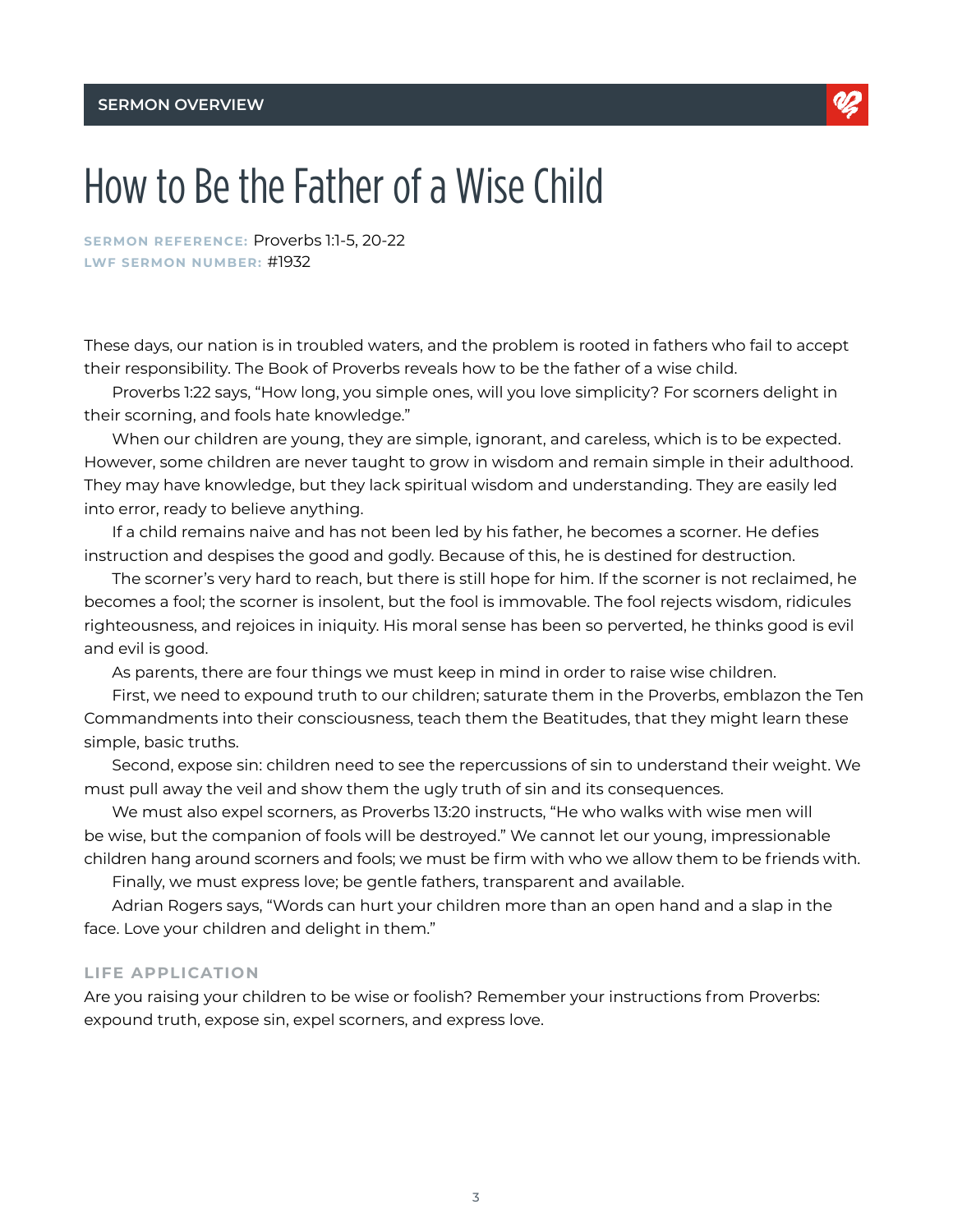

**SERMON REFERENCE:** Proverbs 1:1-5, 20-22 **LWF SERMON NUMBER:** #1932

- 1) INTRODUCTION
	- a) There are many children who will be shipwrecked in life because of the pride and arrogance of their fathers.
		- i) These fathers will not do what they ought to do in order to guide those children to a safe and secure haven.
	- b) Provers 1:1-5, 20-22
	- c) In Proverbs 1:22, we see the evolution of a fool.
		- i) Children begin as simple.
			- (1) The word "simple" means "open," "naive."
				- (a) The Hebrew word for "simple" is "open."
			- (2) The word "simple" has nothing to do with intellectual ability.
			- (3) A simple child may grow up to be a doctor, a lawyer, an architect, a politician, or even a minister.
		- ii) The next step mentioned in this verse is that of the scorner.
			- (1) The scorner is different from the simple.
				- (a) The simple is more or less innocent.
			- (2) A scorner is a smart-aleck, a cynic.
		- iii) The next step is the fool.
			- (1) Another word for "fool" is "rebel" or "arrogant" or "wicked."
			- (2) The word "fool" does not have the idea that a person is lacking in mental abilities.
				- (a) This word has a moral base.
				- (b) It means "without any ability to discern."
	- d) We are in serious trouble in America.
		- i) In 1962, prayer in public schools was declared unconstitutional.
		- ii) In 1963, Bible reading in public schools was declared unconstitutional.
		- iii) In 1973, the killing of pre-born children was declared to be a right guaranteed by the Constitution.
		- iv) In 1980, it was deemed to be illegal to post the Ten Commandments on school walls.
		- v) Secular humanists have targeted public education to be the Sunday schools for their humanistic philosophy.
			- (1) In so doing, they have purged any vestige of Christian influence from our schools.
		- vi) Today in our schools:
			- (1) Prayer is out, and policemen are in.
			- (2) Bibles are out, and values clarification is in.
			- (3) The Ten Commandments are out; and rape, armed robbery, gang warfare, and murder are in.
			- (4) Creationism is out, and evolution is in.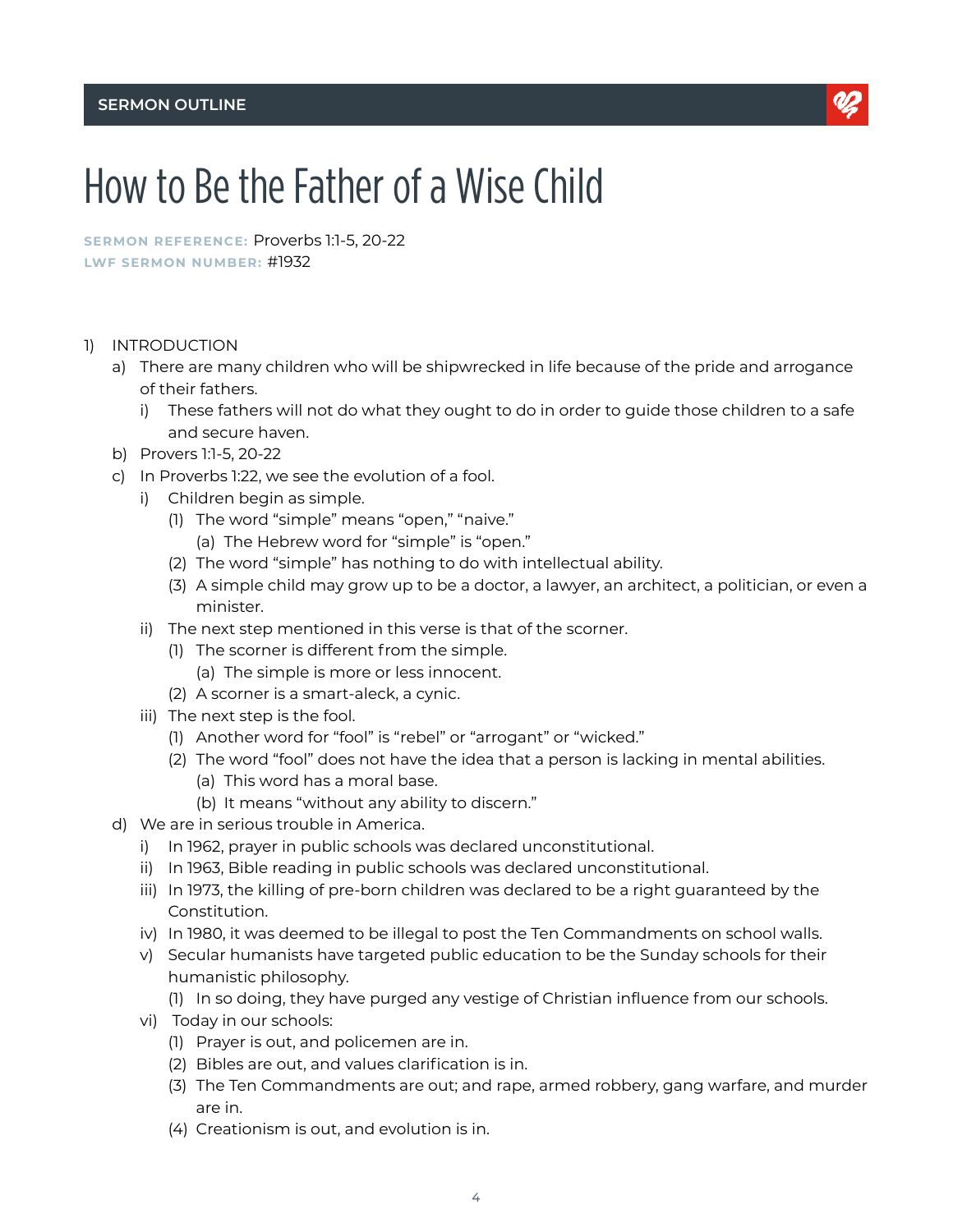

- (5) Corporal punishment is out, and disrespect and rebellion are in.
- (6) Abstinence is out, and abortion is in.
- (7) Learning is out, and social engineering is in.
- (8) History is out, and revisionism is in.
- e) The problem is primarily with arrogant fathers who fail to accept their responsibility.
- f) Today's message will show dads how not to be the father of a fool, but instead, how to be the father of a wise child.
- 2) THE SIMPLE (Proverbs 1:22)
	- a) Proverbs 1:22
	- b) The simple loves simplicity.
		- i) He enjoys being a child.
		- ii) He enjoys the carefree life and doesn't like any serious thoughts.
	- c) The simple lacks understanding.
		- i) Proverbs 9:1-4
			- (1) Wisdom has prepared a banquet of learning, knowledge and truth, and has invited the simple to the table.
		- ii) He may one day be a lawyer or a banker or a surgeon, but he lacks spiritual wisdom and spiritual understanding.
			- (1) He just doesn't know.
	- d) The simple is easily led into error.
		- i) Proverbs 14:15
			- (1) He is easily led.
		- ii) This doesn't mean that he doesn't believe something.
			- (1) He will believe anything.
			- (2) He is an easy target for marketers, false religions and sinful friends.
		- iii) He is easily led into error because he's so open.
	- e) A child doesn't look forward or plan for the future; therefore, he's living in danger.
		- i) Proverbs 14:15
		- ii) Proverbs 22:3
			- (1) A person who is wise and prudent sees the danger.
			- (2) But the simple child thinks that he is indestructible.
				- (a) He never thinks about the future and is like an animal led to slaughter.
		- iii) He has no idea about danger.
- 3) THE SCORNER (Proverbs 1:22)
	- a) The next step after a person is naïve is that he becomes (if he is not taught by his parents) a smart-aleck.
	- b) Proverbs 1:22
	- c) He delights in his scorning.
		- i) He enjoys being a smart-aleck.
	- d) He defies instruction.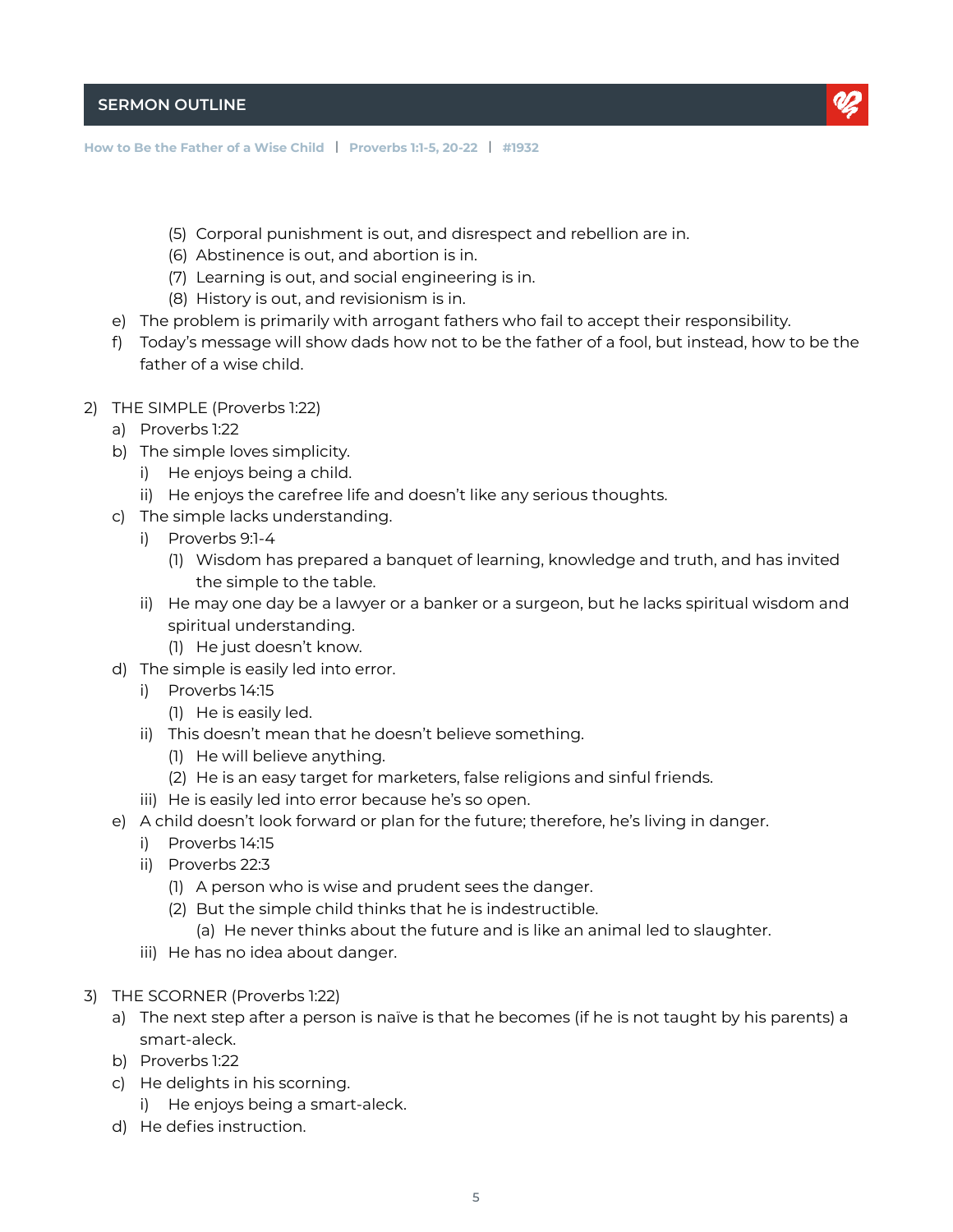

- i) Proverbs 13:1
- ii) A scorner will not listen.
- e) He despises the good and the godly.
	- i) Proverbs 15:12
	- ii) A scorner will not go to his father or teacher or youth pastor and ask for help.
	- iii) Rebuke a scorner, and he will insult you.
		- (1) Proverbs 9:7-8
- f) He is destined for destruction.
	- i) He was once simple, but he became a scorner.
	- ii) Proverbs 13:1, 13
	- iii) He won't listen and will laugh at you.
	- iv) If a scorner is not reclaimed, he will be lost for eternity.
- g) The scorner is very hard to reach, but there is some hope for the scorner.
- 4) THE FOOL (Proverbs 1:22)
	- a) Proverbs 1:22
		- i) The scorner is insolent, but the fools is immovable.
	- b) The fool rejects wisdom.
		- i) He hates wisdom.
		- ii) Proverbs 15:14
			- (1) He loves foolishness.
	- c) He ridicules righteousness.
		- i) Proverbs 14:9
		- ii) This is why there are sitcoms on television that laugh at drunkenness, adultery, and perversion.
		- iii) Fools mock at sin.
	- d) He rejoices in iniquity.
		- i) Proverbs 15:20-21
		- ii) He rejoices in wickedness.
		- iii) His moral sense has been so perverted that he thinks good is evil and evil is good.
			- (1) Isaiah 5:20
	- e) The fool will die and go to Hell.
		- i) Proverbs 17:10
		- ii) His heart is hardened, his conscience is seared, and his mind is defiled.
	- f) If he were a wise child, he could still go wrong.
		- i) But if he went wrong and God chastised him, he would then repent.
			- (1) Hebrews 12:6
		- ii) King David sinned terribly, but he was a wise man in spite of his sin.
			- (1) When God chastised him, he repented and cried out to God for mercy.
		- iii) In contrast, Pharaoh was a fool.
			- (1) When God judged Pharaoh, he just hardened his heart more and more.
	- g) Little children start out as simple.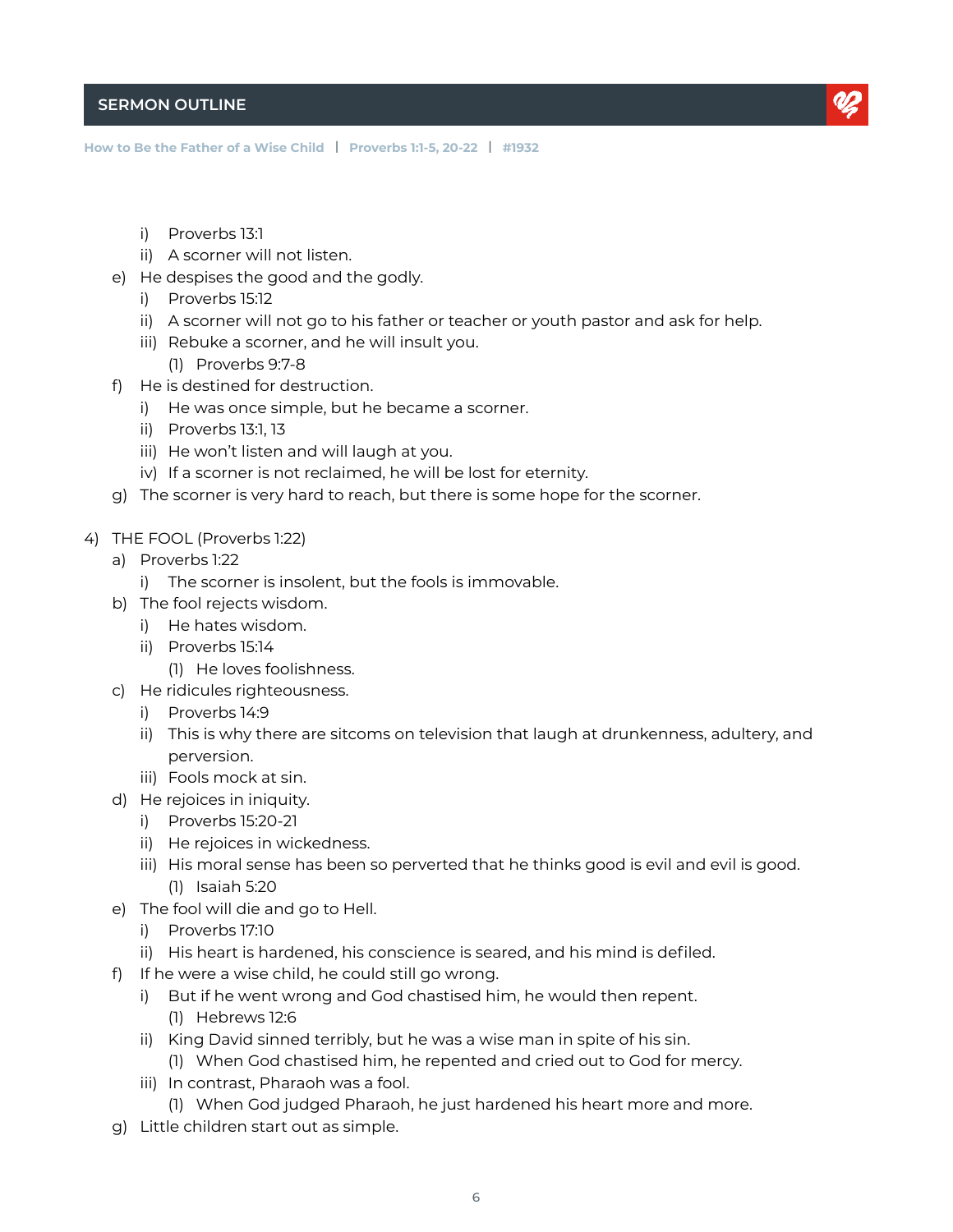

- i) If we're not careful, society will turn a child into a smart-aleck.
- ii) If he is not rescued when he becomes a smart-aleck and a scorner, then he will become a fool and will be eternally lost.
- h) There are four things that parents can do to not raise a fool:
	- i) Expound truth.
		- (1) Proverbs 1:1-4
		- (2) Saturate your children in the book of Proverbs.
		- (3) Emblazon the Ten Commandments into children's consciousness.
		- (4) Teach them the Beatitudes.
		- (5) The battle is for the mind.
			- (a) As a child thinks, so is he.
		- (6) The major teacher in the home is the father.
			- (a) Deuteronomy 5-6
				- (i) God gave the Ten Commandments in chapter 5 and then instructed fathers to teach these commandments to their children so that their families will survive and their homes will endure.
	- ii) Expose sin.
		- (1) The simple will learn by example.
		- (2) Proverbs 19:25
			- (a) A child who is carefree, careless and simple, needs to see the scorner punished.
			- (b) He needs to see sin exposed and the fruit of sin.
		- (3) Proverbs 21:11
			- (a) The worst thing that could happen to your child is for him or her to live in such a sinful society as we have today and, yet, not see the repercussions of sin.
				- (i) For instance, children watch immorality on television, but they don't see the aftermath it causes, such as a broken home.
		- (4) Society today shrinks from punishing criminals; therefore, we are producing more criminals.
			- (a) Ecclesiastes 8:11
			- (b) When children see criminals back on the street shortly after an arrest, then they see no connection between crime and punishment.
	- iii) Expel scorners.
		- (1) Proverbs 13:20
		- (2) Proverbs 22:10
		- (3) Don't let your children hang around with scorners and fools.
			- (a) Help them select their friends.
				- (i) This means that you may have to be firm and cast out the scorner.
			- (b) If your child is naïve and simple, then he or she will be susceptible to peer pressure.
				- (i) Peer pressure doesn't have to be bad.
					- 1. Peer pressure can be good if the peers are good.
						- a. All the more reason that you need to surround your children with the right friends.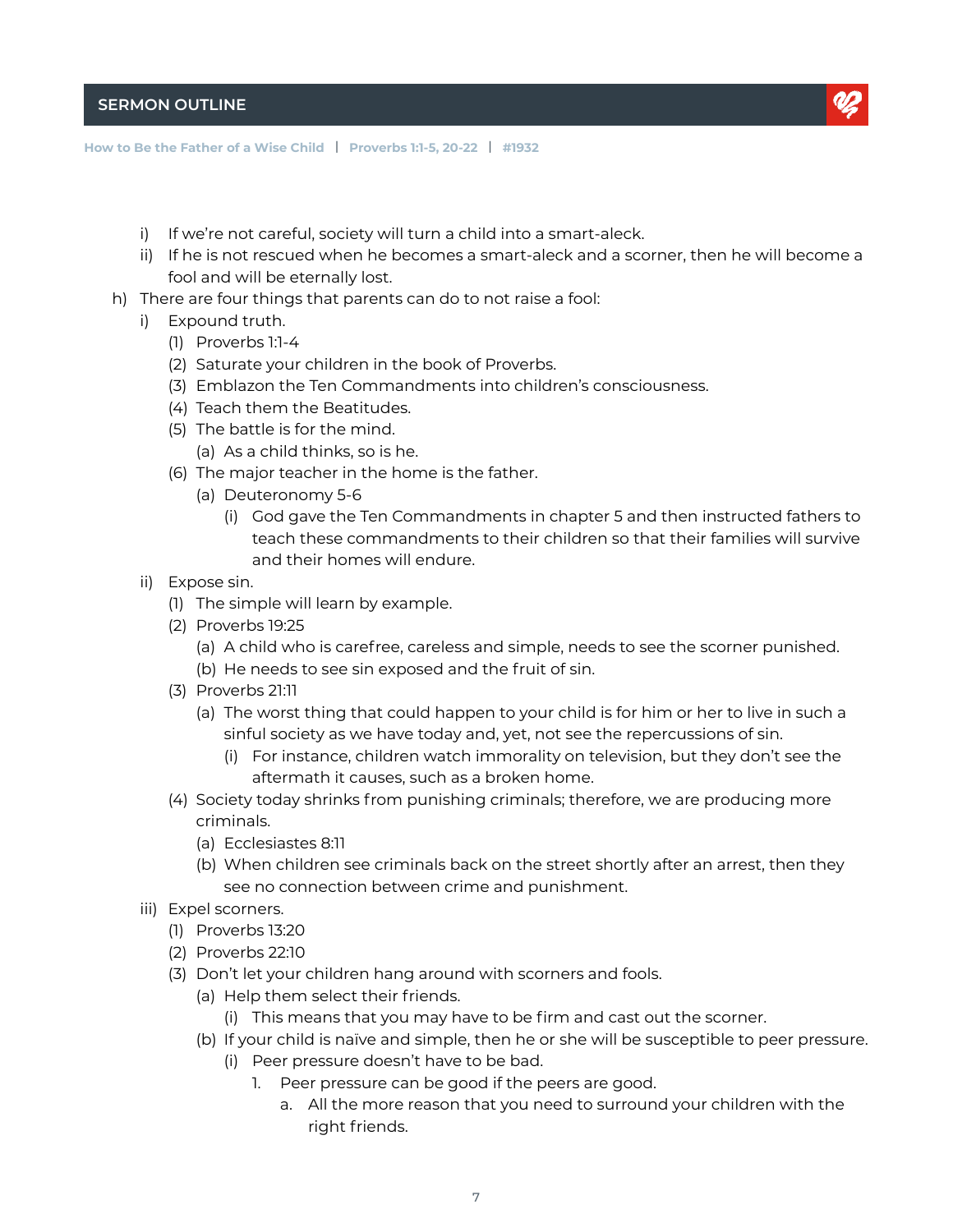

- b. All the more reason to make your home the headquarters for happiness and invite your children's friends into your home.
- c. When your children and their friends spend time at your home, you can then monitor those friends.
- d. If there is a scorner or a fool in the bunch, then cast them out.
- (c) Have people in your home who know and love God and are people of high character.
	- (i) Allow your children to interact with them and be present around the dinner table so that they can enjoy and participate in the conversation.
- iv) Express love.
	- (1) Proverbs 3:12
		- (a) Love your children and delight in them.
	- (2) Be positive, and don't ever be negative.
		- (a) Words can hurt your children.
	- (3) Learn to listen to them.
		- (a) Try to see life from their point of view.
	- (4) Be gentle.
		- (a) There is one characteristic that is found in dads whose children love and follow them, and that is gentleness.
		- (b) Children want a dad who is gentle.
	- (5) Be transparent.
		- (a) Let your children know of your fears, your joys, your disappointments, your failures and your goals.
		- (b) They already know you're not perfect.
			- (i) They don't want you to be a phony.
	- (6) Be available.
		- (a) Make it a priority to be available to your children.
- 5) CONCLUSION
	- a) No one has what it takes to be the kind of parent we ought to be.
		- i) This is one of the many reasons why we need Jesus.
	- b) The Christian life is not difficult; it's impossible.
		- i) There is only one who can do it, and that is Jesus.
		- ii) But He will do it in us and through us if we will let Him.
	- c) The best thing you can do for your children is to love God with all of your heart.
	- d) Give your heart to Jesus Christ today.
	- e) Pray to Him and ask Him to come into your life.
	- f) Call upon Jesus today. Repent (turn) from your sins, and turn to Jesus. Ask Him to forgive you of your sins, and acknowledge Him as Lord of your life.
		- i) Romans 3:23
		- ii) Romans 10:9-10
		- iii) Romans 10:13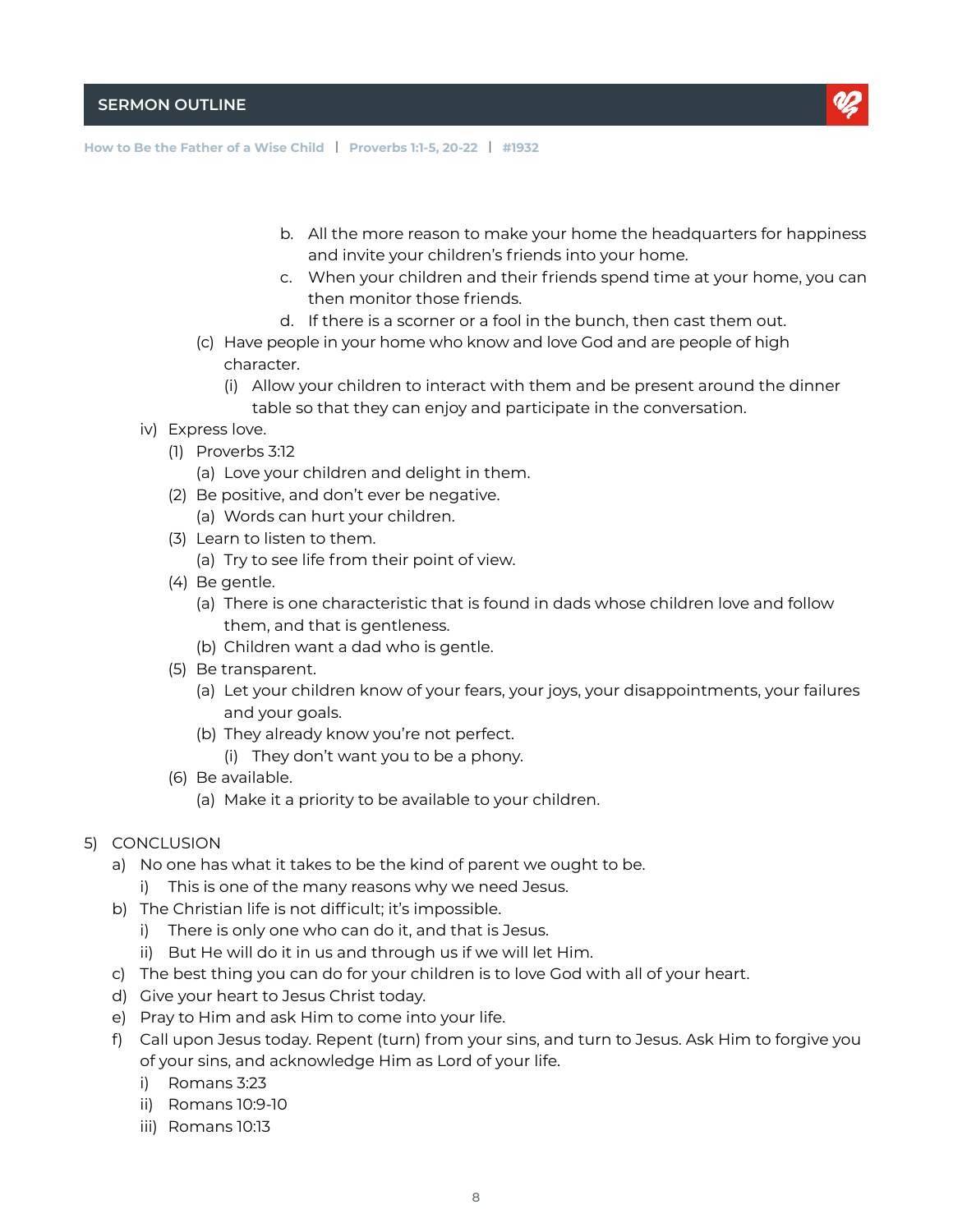## **SERMON OUTLINE**



- iv) Acts 16:31
- v) John 3:16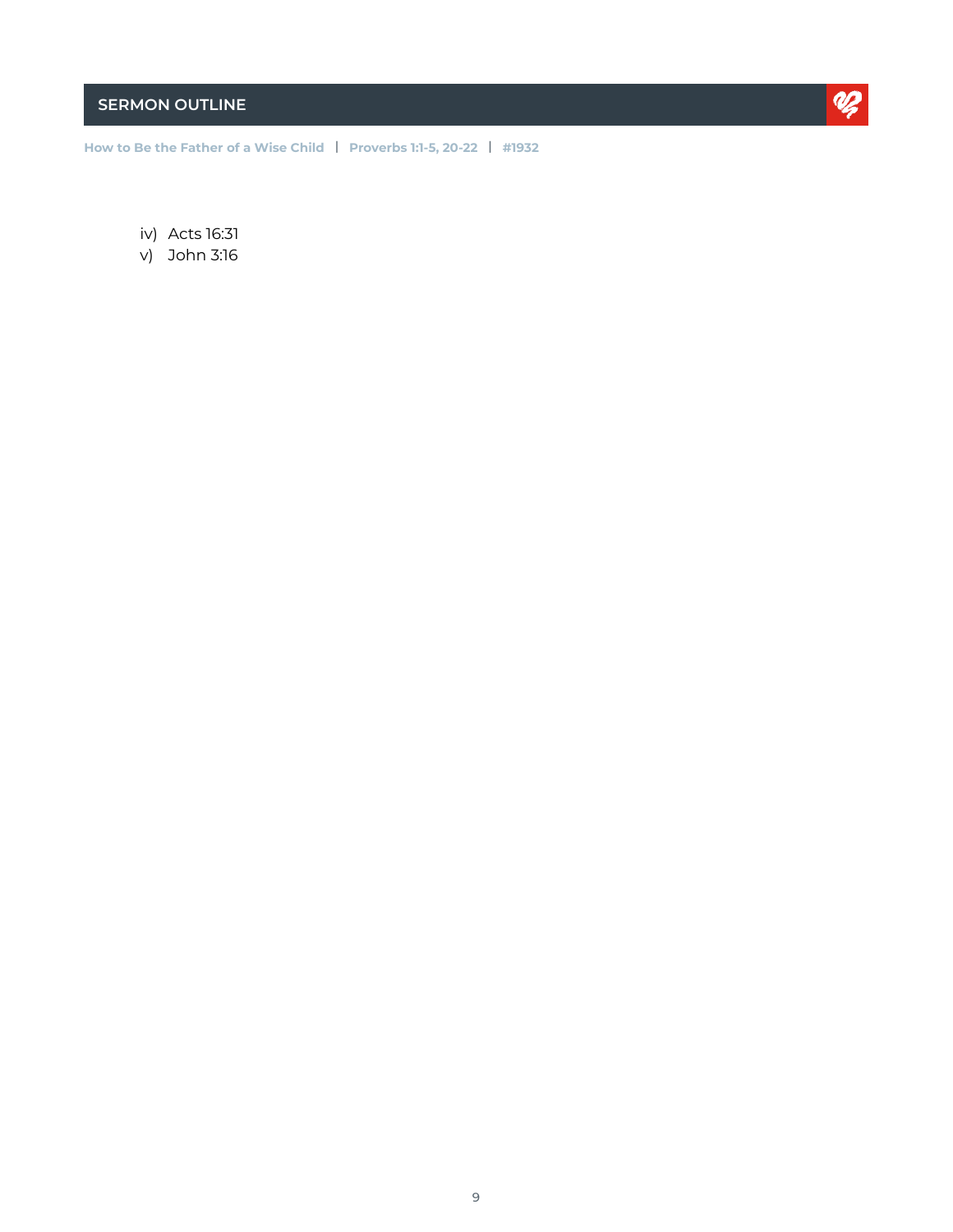

**SERMON REFERENCE:** Proverbs 1:1-5, 20-22 **LWF SERMON NUMBER:** #1932

Take your Bibles and turn if you would to Proverbs chapter 1. Sometimes children are caught up in the mistakes and the pride and the arrogance of their parents. And more than often it's the pride and the arrogance of the father.

*'Twas the schooner Hesperus that sailed the wintery sea. The skipper had taken his little daughter to bear him company. Blue were her eyes as the fairy flax, her cheeks like the dawn of day. Her bosom white as the Hawthorne buds that op' in the month of May. A skipper stood upon the helm, his pipe was in his mouth. He watched how the veering flaw did blow the wind now west, now south. Then up spake an old sailor, had sailed the Spanish Main, "I pray thee, put into yonder port, for I fear a hurricane. Last night the moon had a golden ring, tonight no moon we see." But the skipper blew a whiff from his pipe, and a scornful laugh laughed he. Colder and louder grew the wind, a gale from the northeast. The snow fell hissing on the brine, and the billows frothed like yeast. "Come hither! Come hither, my little daughter, and do not tremble so, for I can weather the roughest storm that ever wind did blow." And he wrapped her warm in his seaman's coat against the stinging blast And he cut a rope from a fallen spar and bound her to the mast. "O father! I hear the church bells ring, O say, what may it be?" "'Tis a fog bell on a rock-bound coast," and he steered for the open sea. "O Father! I hear the sound of guns, O say, what, what may it be?" "Some ship in distress that cannot live in such an angry sea." "O Father! I see a gleaming light, O say, what may it be?" But the father answered never a word, for a frozen corpse was he. Lashed to the helm all stiff and stark with his face turned toward the skies. The lantern shown through the gleaming snow on his fixed and glassy eyes. The maiden then bowed her head and prayed that saved she might be; And she thought of the Christ that still the waves on the lake of Galilee. And on through the midnight dark and drear, through the whistling sleet and snow, The vessel swept like a sheeted ghost toward the reef of Norman's Woe. And ever the fitful gust between, a sound came from the land. Was the sound of the trampling surf, on the rocks and the hard sea sand. The billows were right beneath her bow, she drifted a dreary wreck,*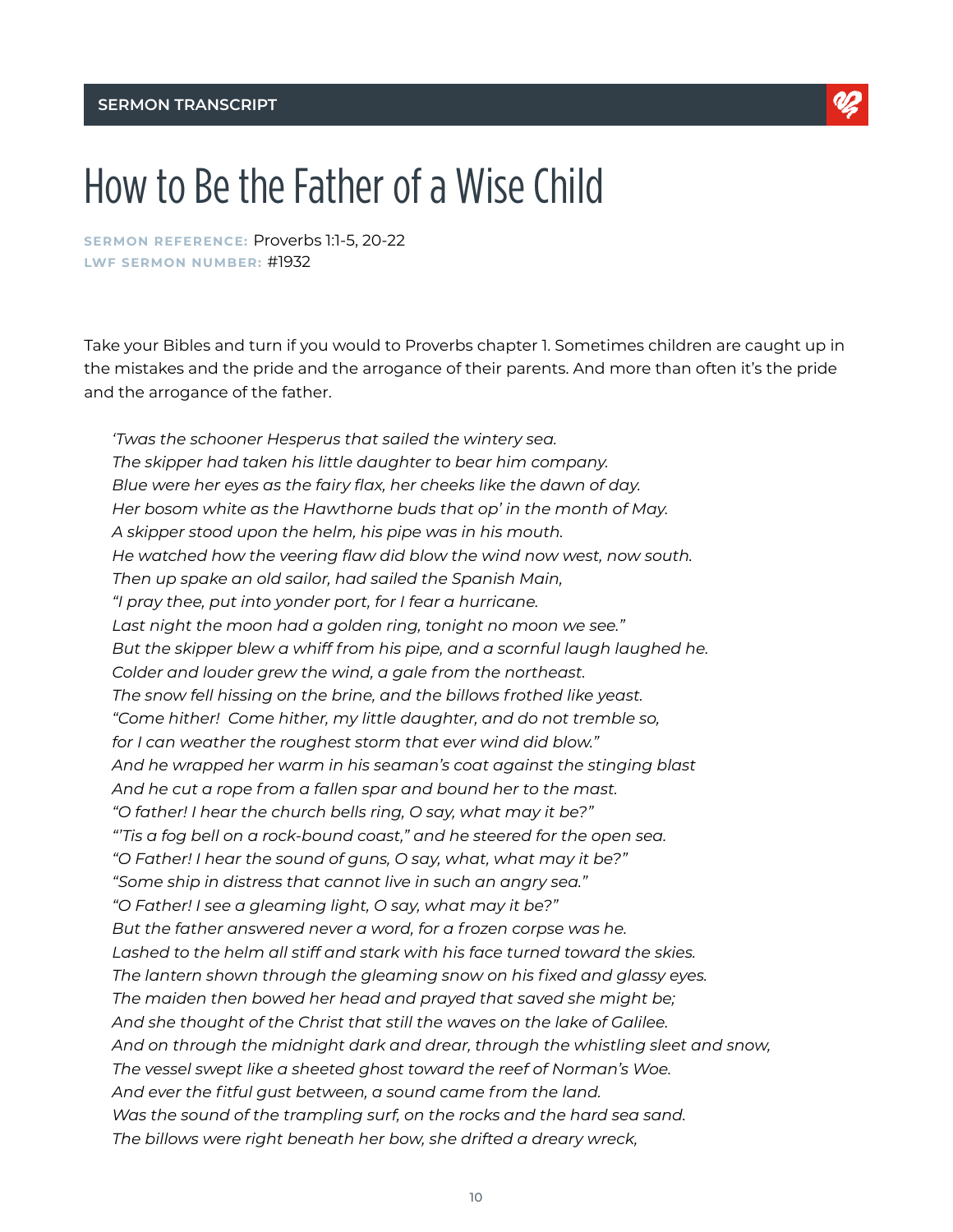

*A whooping billow swept the crew like icicles from her deck. She struck where the white and fleecy waves looked soft as carded wool. But the cruel rocks, they gored her side like the horns of an angry bull. Her rattling shrouds all sheathed in ice with a mast went by the board. She stove and sank like a vessel of glass. "Ho! Ho!" the breakers roared. At daybreak on the bleak sea-beach, a fisherman stood aghast, To see the form of a maiden fair lashed close to a drifting mast. Salt sea frozen on her breast, salt tears in her eyes, And he watched her hair like the brown seaweed on the billows fall and rise. Such was the wreck of the Hesperus, in the midnight and the snow. Christ save us all from a death like this on the reef of Norman's Woe.*

There are many children who are going to be shipwrecked because of the pride and the arrogance of their fathers who will not do what they ought to do to guide those children into a safe and secure haven. And they make shipwreck not only of their own lives, but the lives of their children, bound to the mast of their own ignorance.

Listen to God's Word here, Proverbs chapter 1 verse 1 through 5, "The Proverbs of Solomon, the son of David, king of Israel; to know wisdom and instruction, to perceive the words of understanding; to receive the instruction of wisdom, justice, and judgment and equity." Now watch specially verse 4, "To give subtlety to the simple and to the young man, knowledge and discretion. A wise man will hear and will increase learning and a man of understanding shall attain unto wise counsel." And then begin to read with me in verse 20 through 22, "Wisdom crieth without, she uttereth her voice in the streets. She crieth in the chief place of the concourse in the opening of the gates. In the city she uttereth her words saying, 'How long ye simple ones, will ye love simplicity?' And the scorners delight in their scorning and fools hate knowledge?"

Now if you don't mind marking your Bible, I want you to take your Bible and I want you to underscore three words in that passage. I want you to underscore in verse 22 the word, simple. And then I want you to underscore the word, scorners, and then I want you to underscore the word, fools. I want to talk to you today about how to be the father of a wise child.

And what you have here in this one verse in Proverbs chapter 1 verse 22 is what I want to call the evolution of a fool. And God have mercy upon the man, the woman, who has a fool for a daughter, a fool for a son.

Children begin as simple. The word simple simply means open. It means naive. The Hebrew word is the word open. It has nothing to do with intellectual ability. We're not talking about a simpleton. We're not talking about a person who does not have gray matter. As a matter of fact, a simple child may grow up to be a doctor, a lawyer, an architect, a politician, may even grow up to be a minister;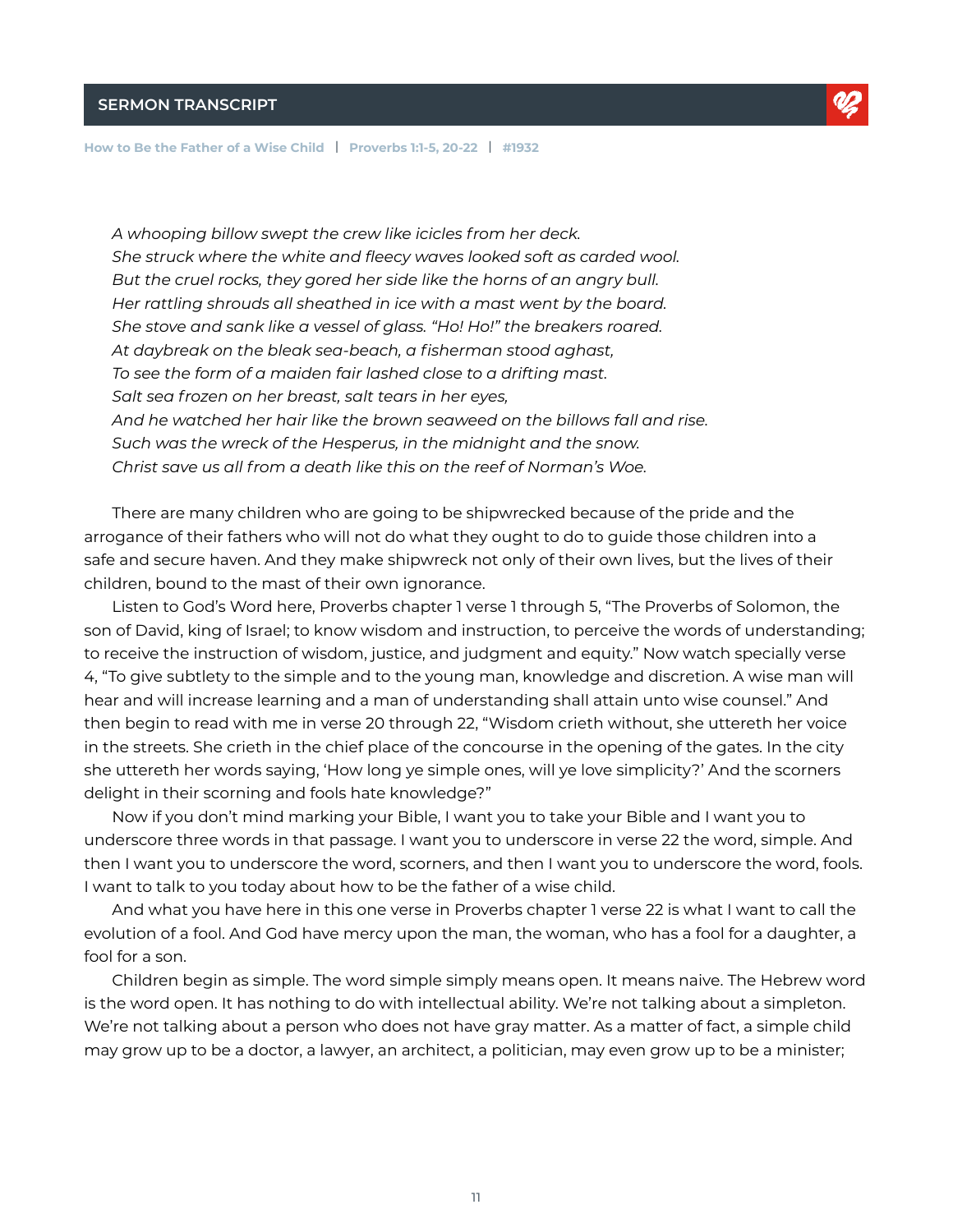

simple, simple. Just simply means plastic mentality, open, naive. So just write the word naive by the word simple.

And then the next word he mentions is the scorner. Now, the scorner's different from the simple. The simple is more or less innocent. But the scorner, today just write the word smart aleck, smart aleck, or in business write the word cynic. Or in the university you might write the word sophisticate. These are the scornful; the scornful.

But then the next step is the fool, the fool. Now write by the word fool, the word rebel, arrogant, wicked. Again the word fool does not have the idea that a person is lacking in mental ability. He may be very wise to do evil. The word has a moral base. It means without any ability to discern.

Now we are in serious trouble in America. And I'll tell you what happened in America. In 1962, prayer in public schools was declared unconstitutional. In 1963 in America, Bible reading in the public school was declared unconstitutional. In 1973, the killing of pre-born children was declared to be a right guaranteed by the Constitution. In 1980, the Ten Commandments were deemed to be illegal to be posted on school walls. And one of the reasons why they said so, if a child read those commandments, they said, "He might be tempted to emulate them." And so, they're taken down. You see, the secular humanists have proven to be great strategists. They tried to find one segment of life that almost every American child will pass through, that is, education. So they targeted public education to be the Sunday schools for their humanistic philosophy. And in order to do that, they wanted to purge out any vestige of Christian influence.

So what has happened in the last years? Well, prayer is out, policemen are in. Bibles are out, values clarification is in. The Ten Commandments are out, rape and armed robbery, gang warfare, murder and cheating are in. Instruction that tells us that we were created in the image of God is out, evolution is in. Corporal punishment is out, disrespect and rebellion is in. Traditional values are out and unwed motherhood is in. Abstinence is out and condoms and abortion are in. Learning is out and social engineering is in. History is out and revisionism is in.

And the problem primarily, believe it or not, is with fathers. Arrogant fathers who fail to accept their responsibility. I want to talk to dads today, and I want to tell you how not to be the father of a fool. How to be the father of a wise child.

Now go back to these three categories of persons that we looked at here in verse 22, and let me describe them more carefully and I think you'll recognize some children that you know. First of all, let's think of the ignorance of the simple. How is he described? Look if you will in Romans 1 verse 22, "How long ye simple ones will ye love simplicity?" That's his first mark. He loves his simplicity. He enjoys being a child. He enjoys the carefree life. He doesn't like any serious thoughts. One teenager said, "I am worried. My Dad slaves away at his job so I won't have to need for a thing and so I can have a college education. My mom spends every day washing and ironing and picking up my things and looking after me. And she takes care of me when I'm sick." His friend said, "You're worried? What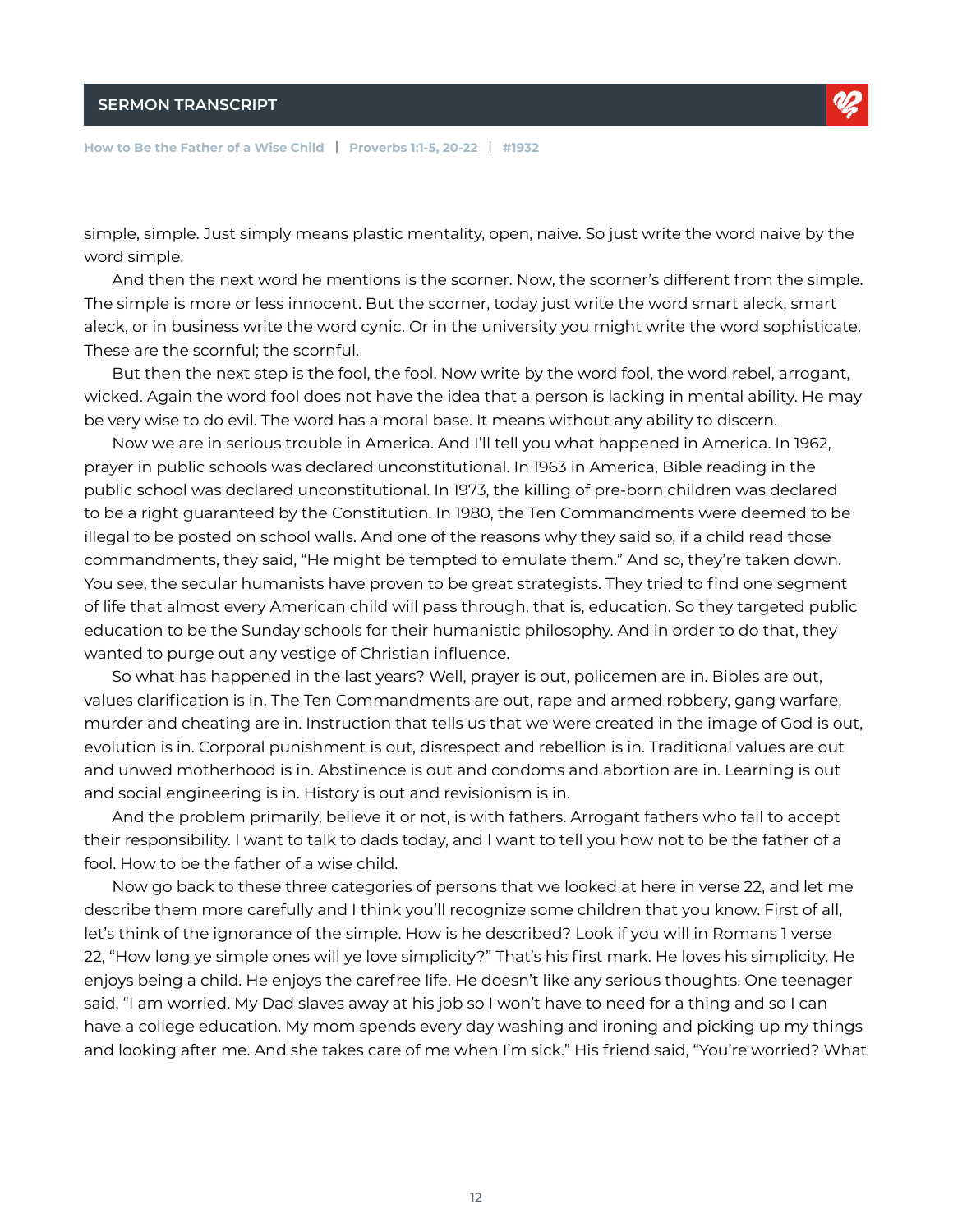

are you worried about?" He said, "I'm afraid they might try to escape." The children just love having everything done for them, the carefree simple life. That's the life of the simple.

But not only that, he lacks understanding. Go to Proverbs chapter 9. And by the way, we're going to stay in Proverbs, and so get your Bibles open and keep them in your lap. Proverbs chapter 9 verses 1 through 4, "Wisdom hath builded her house. She hath hewn out her seven pillars. She hath killed her beasts. She hath mingled her wine. She hath also furnished her table. She hath sent forth her maidens. She crieth upon the highest places of the city." That is, wisdom has prepared a banquet of learning knowledge and truth. And notice to whom the invitation goes, "Whoso is simple, let him turn in hither. As for him that wanteth or needeth understanding."

Now, a simple person loves his simplicity, he lacks understanding. As I say, one day he may be a lawyer, a banker, or a surgeon, but he lacks spiritual wisdom and spiritual understanding. He just doesn't know.

Now, because he's carefree, and because he lacks understanding, he is easily led into error. Turn to Proverbs 14 and look in verse 15. Here's a key verse about the simple, "The simple believeth every word." Now just put that down. "The simple believeth every word." Remember I told you that the Hebrew word for simple means open? He believes every word. That is, he's easily led. "But the prudent man looketh well to his going." And so a simple child is easily led.

Now listen, let me tell you something. It doesn't mean he doesn't believe something. He will believe something! He'll believe anything! He's an easy target for Madison Avenue. He's an easy target for MTV, for false religions, for sinful friends. He's like a sponge. He believes everything. He's easily led into error because he's so open.

I heard about a young, simple boy who had some puppies and his mama said, "You have to get rid of all of them but one." So he was trying to sell the last puppy and he was trying to sell it for \$5 and a grown man said, "Son, the reason you can't sell that puppy is that you didn't put a high enough price for him and people don't think he's worth much." And so he came back the next day the boy said, "Well sir, I have decided that I am going to sell this puppy for \$100." "Well," the man said, "Son, I didn't mean that much. But see if you can do it." Later on, he saw the man and said, "Sir, I want you to know I sold my puppy." He said, "Did you get a hundred dollars?" He said, "Indeed I did." He said, "Well, not exactly." Said, "I took two \$50 cats."

Now, that's the simple child. He's easily led into error. You can trick him. You can flim-flam him. But, he's living in constant danger. Look at that verse again, chapter 14 verse 15, "The simple believeth every word, but a prudent man looketh well to his going." Now a child doesn't do that. He doesn't look forward; he doesn't plan for the future. And therefore he's living in danger.

Look in chapter 22 in verse 3, "A prudent man forseeth the evil, and hideth himself: but the simple pass on and are punished." What does that mean? That means that if a person were wise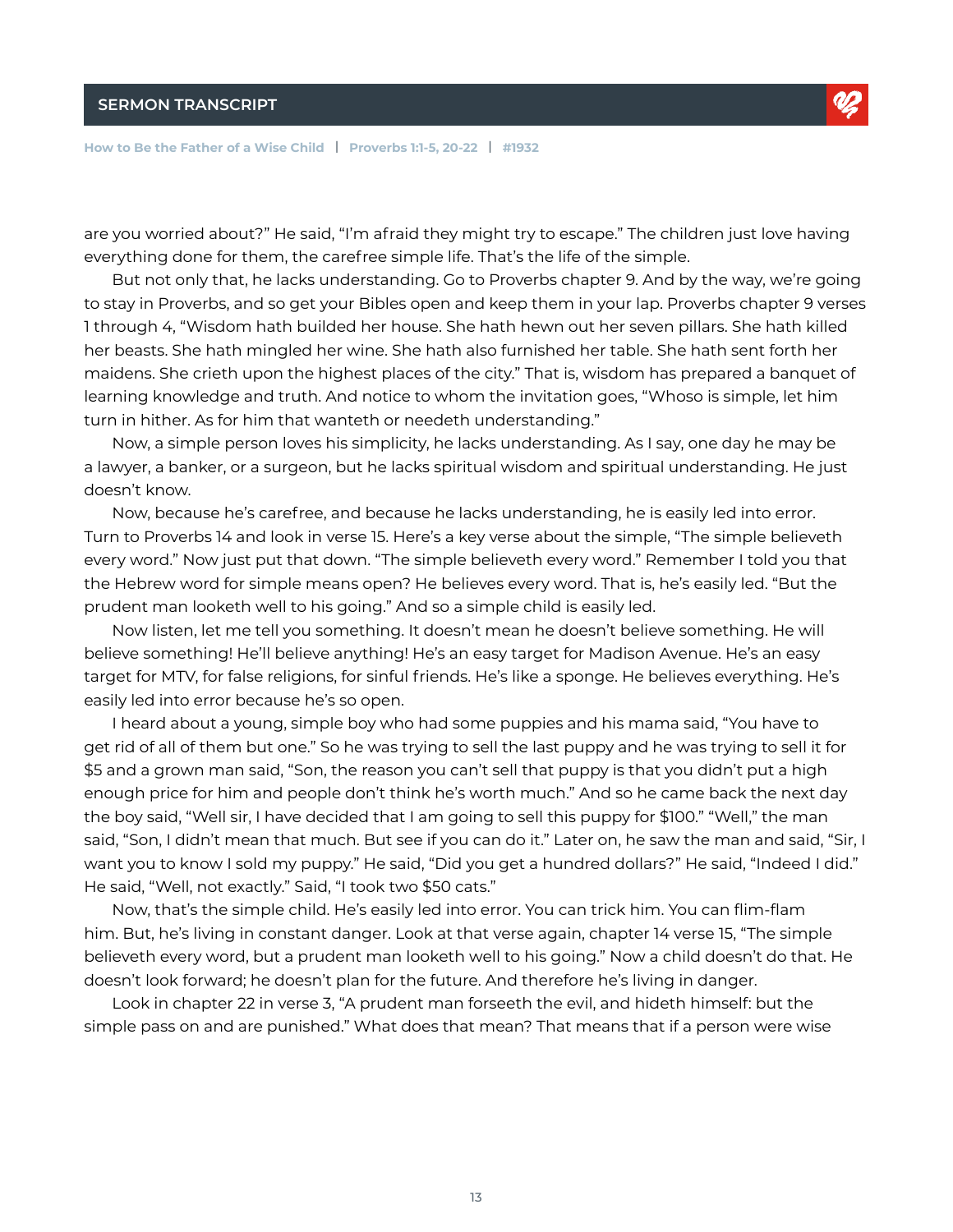

and prudent, he would see danger. But the simple child thinks he's indestructible. They never think about the future. And therefore your child is like a pig being led to the slaughter.

Now that's the simple for you. He's careless, he's carefree, he's easily led, he thinks he's indestructible. He has no idea about danger. He just passes on and is punished.

Now, let's move on and think not only about the simple but think about the scorner. You see, the next step after a person is naive, he becomes, if he's not led by his dad and his mom, he becomes a smart aleck in school, he's the cynic in business; he's the mocker at the university. Now what are his marks? Well, go back again to chapter 1, Proverbs chapter 1 and verse 22 and look at it, "How long ye simple ones will ye love simplicity," now watch this, "and the scorners," now watch this, "delight in their scorning?" He delights in his scorning. He gets his jollies out of being a smart aleck. And what a terrible condition this is. It breaks my heart to say it, but most teenagers, older teenagers in America are now scorners. We've lost a generation. They are now scorners. They have the devil's initials carved in their hearts. They have his slimy fingerprints on their minds.

And because he delights in scorning, he defies instruction. Turn to Proverbs chapter 13 and look if you will in verse 1, "A wise son heareth his father's instruction, but a scorner heareth not rebuke." Boy, underscore that. Dads you need to learn this. "A wise son heareth, hears his father's instruction, but a scorner heareth not rebuke." You can always tell a scorner, but you can't tell him much. He won't listen. He'll tune you out. He has ears but he will not hear. And when you talk to him, it's like pouring water on a rock. It's like talking to a brick wall.

But not only does he delight in his scorning, not only does he defy instruction, but he literally despises the good and the godly. Look in chapter 15 verse 12, "A scorner loveth not the one that reproveth him; neither will he go unto the wise." A scorner will never come to his dad and say, "Dad, I need help. Will you help me out?" He'll never go to his teacher, his pastor, his youth pastor and say, "Will you help me?" Oh no. As a matter of fact, when you try to correct the scorner what's going to happen is, he is going to look at you and he's going to say with his eyes, "I hate your guts." Rebuke a scorner and he will insult you.

Turn to Proverbs chapter 9 and verses 7 and 8. I told you that you were going to be turning a lot, so just do it. Listen to it, "He that reproveth a scorner getteth himself shame and he that rebuketh a wicked man getteth himself a blot. Reprove not a scorner lest he hate thee. Rebuke a wise man and he will love thee." And so, you just rebuke a scorner and he will fire back at you. You cannot tell him anything. He will shoot off the lip at you.

Now, I pray God that you'll not raise a scorner. This message may be too late for some people already today.

Now a scorner was once simple, but he became a scorner. And what is going to happen to him is; he's destined for destruction. Look in Proverbs chapter 13 and verse 1, "A wise son heareth his father's instruction, but a scorner heareth not rebuke." We've already read that, but now I want you to skip on down to verse 13, "Whoso despiseth the word shall be destroyed." He won't listen. And God says he's destined for destruction. He laughs at you, but he'll laugh his way right into Hell, and once he's there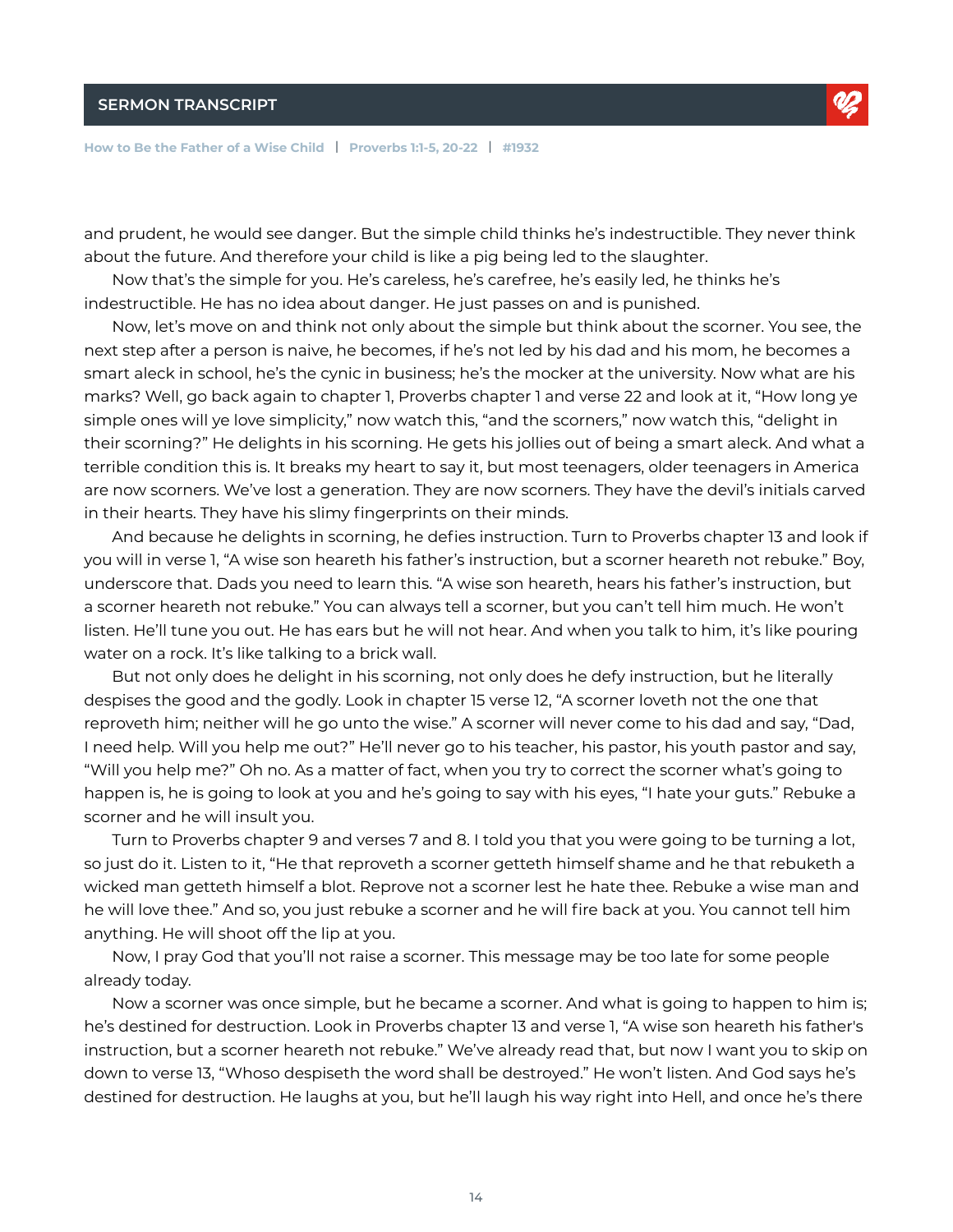

he can't laugh his way out. But there is some hope for the scorner. The scorner's very hard to reach. But the scorner can be reclaimed.

But now I want you to think about the third category. First we said there was the simple, the naive, the open, the carefree. He becomes then the smart aleck, the scorner if he's not taught. But then the scorner becomes a fool. Now go back to the text again in Proverbs chapter 1 and look at in verse 22, "How long ye simple ones will ye love simplicity?" The simple one loves his carefree life. And the scorners delight in their scorning. The smart aleck gets his jollies out of his scorning. But now notice, "And fools hate knowledge." Now here's the difference. The scorner is insolent, but the fool is immovable.

Now notice what he does. The fool rejects wisdom. He hates wisdom. Look in Proverbs chapter 15 and verse 14, "The heart of him that hath understanding seeketh knowledge, but the mouth of fools feedeth on foolishness." Now, they love foolishness. They literally feed on foolishness.

He literally rejects wisdom and then he ridicules righteousness. Look in Proverbs 14 verse 9, "Fools make a mock at sin." "Fools make a mock at sin." That's the reason that you have these situational comedies that laugh at drunkenness; that laugh at adultery, that mock homosexuality and perversion. They mock at sin. Do you know who does that? Fools. Fools make a mock at sin. That's what the Bible says. He rejects wisdom, he ridicules righteousness, but he's not finished yet.

He literally rejoices in iniquity. Proverbs 15 verses 20 and 21, look at that, "A wise son maketh a glad father, but a foolish man despiseth his mother. Folly is a joy to him that is destitute of wisdom." He, he just actually rejoices in this, this wickedness. His moral sense has been so perverted that he thinks good is evil and evil is good.

You might want to put down on your notes Isaiah chapter 5 and verse 20, "Woe unto them that call evil good and good evil, that put darkness for light and light for darkness, that put bitter for sweet and sweet for bitter."

Now, what's going to happen to the fool? The fool's going to die and go to Hell. Turn to Proverbs chapter 17 and verse 10, "A reproof entereth more into a wise man than a hundred stripes into a fool." You cannot beat the foolishness out of a child. Don't even try it. Don't even try it. Can't be done. He won't hear you. He is intransigent. He is fixed. His heart is hardened. His conscience is seared. His mind is defiled. Now if he were wise he could still go wrong. But if he went wrong and God chastised him, then he would repent. Hebrews 12:6, "Whom the Father loves He chastens and scourges every son whom He receiveth."

King David sinned terribly, but King David was a wise man in spite of his sin. And when God chastised King David, King David repented, and he cried out to God for mercy. Pharaoh was a fool. And when God judged Pharaoh, Pharaoh just hardened his heart more and more and more. And if you have a child and you have raised a fool, and then you think when he's 18 and 185 pounds that you're going to give him a whipping, just forget it! All you're going to do is to make him hate you all the more. A hundred stripes on the back of a fool is not going to do any good. Putting him in prison is not. He needs to be in prison if he commits a crime, but it's not going to change him. And by the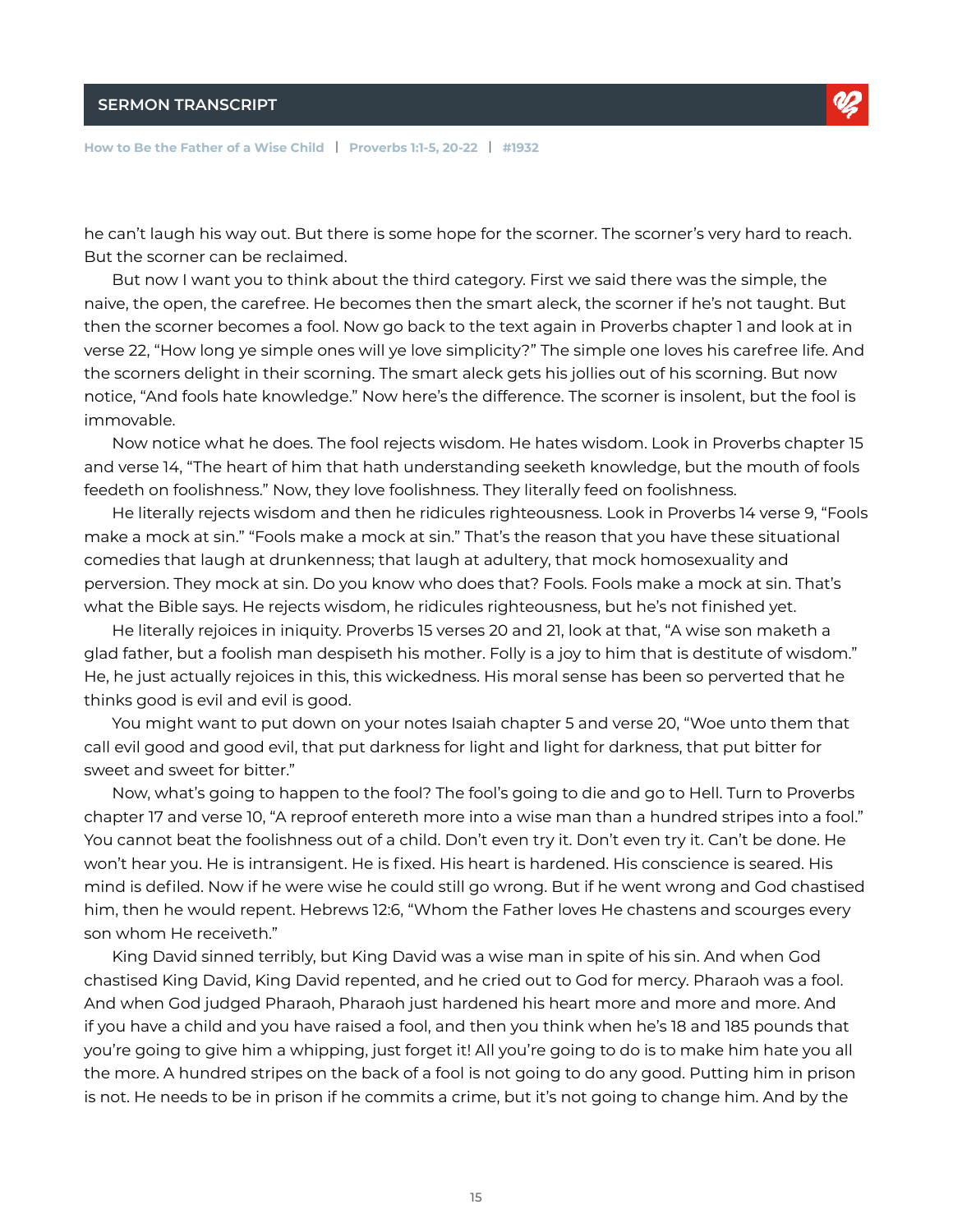

way, the purpose of prisons is not reformation, it's punishment. But it's not going to change him. It's going to make society a little safer.

But you see, God gives us little children, and they're what we call simple. But if you're not careful, we have a society that's going to turn him into a smart aleck. And if he does, if he's not rescued when he's become a scorner and a smart aleck, he's going to become a fool and he's going to end up in Hell. He won't even know the difference between right and wrong.

Well, let's go back in the few moments that we have left and look at the simple, the naive, the carefree child. What can you do, dads, what can you do, moms, so as not to raise a fool? I want to mention four things.

Number one, you need to expound truth. Go back to Proverbs chapter 1 and look in verses 1 through 4, "The Proverbs of Solomon the son of David, King of Israel, to know wisdom and instruction, to perceive the words of understanding, to receive the instruction of wisdom, justice and judgment and equity, to give subtly to the simple and to the young man knowledge and discretion." That's why God gave you the Proverbs. I have four good and godly children, but if I could start over with my children again, I would saturate them in the Proverbs. We read the Proverbs, but I believe I would saturate them in the Proverbs. I would! I would emblazon the Ten Commandments into their consciousness. I would teach them the Beatitudes, that they might learn these simple, basic truths! Expound truth! The battle is for the mind. As the child thinks, so is he.

And who is the major teacher? The major teacher is the father. You read in Deuteronomy chapter 5 where God gave the Ten Commandments, and then in Deuteronomy chapter 6 and verse 2, God says to fathers, "Teach these commandments to your sons and to your grandsons that your family will survive and that your home will endure."

So you're going to have to fill in the outline, I'm just going to give you the main points. Number one, expound truth.

Number two, expose sin, expose sin. The simple will learn by example. Turn to Proverbs chapter 19 and verse 15, please. This is a key verse. Now watch this, "Smite a scorner and the simple will beware." Underscore that. "Smite a scorner and the simple will beware. And reprove one that hath understanding and he will understand knowledge." Now what does that mean? It means that a child who is carefree and careless, who is simple, needs to see the scorner smitten. He needs to see sin exposed and the fruit of sin, because often he does not see it. Look in Proverbs 21 verse 11, the same thing is taught, "When the scorner is punished, the simple is made wise." "When the scorner is punished, the simple is made wise." Now what does that mean? Do you know the worst thing that could happen to your child? Would be for your child to live in such a sinful society as we have and yet for your child not to see the repercussions of sin.

For example, he watches on television and he sees people sleeping together. But he never sees anybody get pregnant. He never sees an abortion. He never sees venereal disease. He never sees the breakup of a home. He doesn't see that. He doesn't see the scorner being smitten. He sees the guys in the bass boat hoisting a big can of beer and smacking their lips and slapping each other and hugging each other and giving each other high fives and saying, "It never gets any better than this."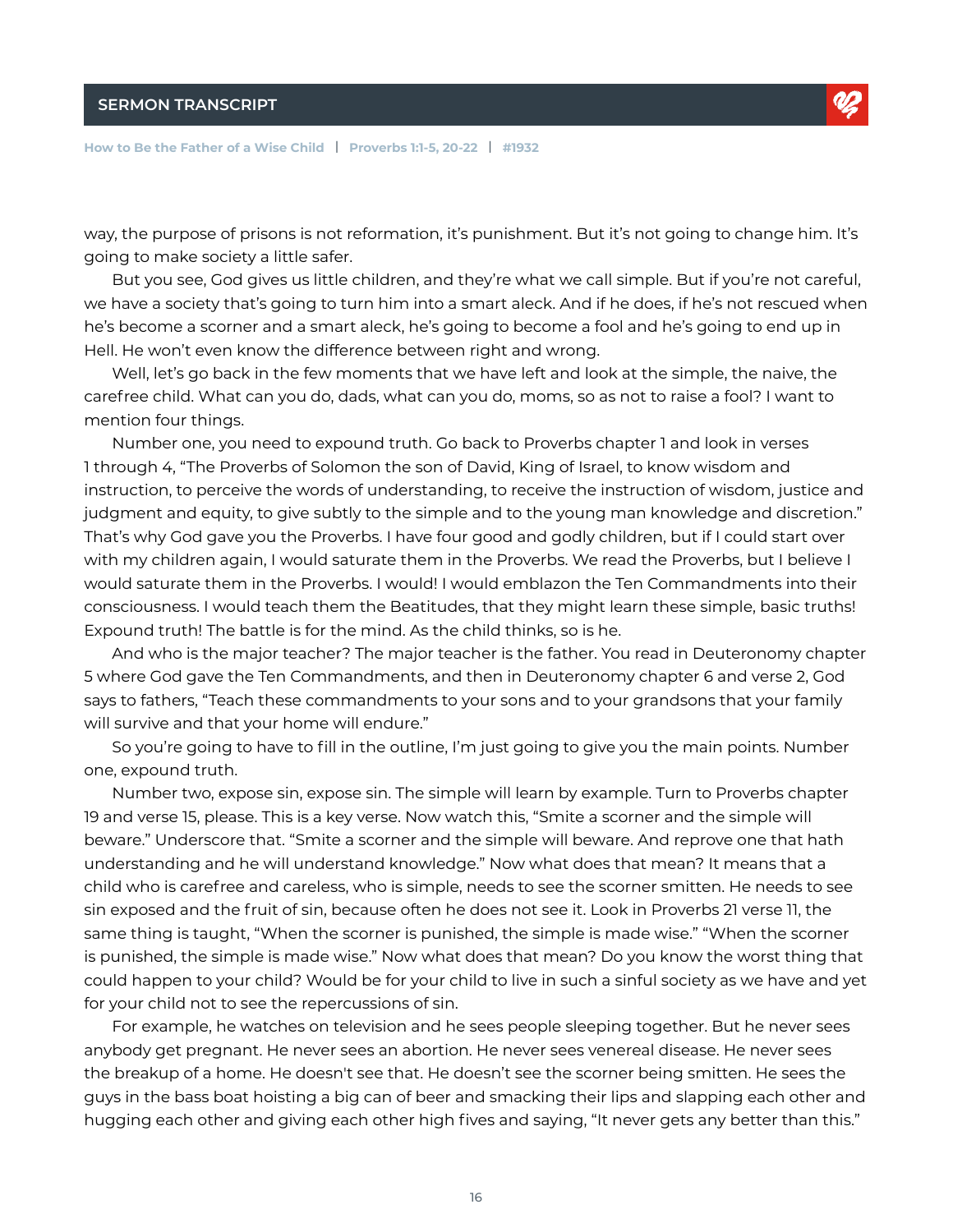## **SERMON TRANSCRIPT**



#### **How to Be the Father of a Wise Child** | **Proverbs 1:1-5, 20-22** | **#1932**

That's right. It doesn't even get that good as a matter of fact. It always gets worse than that. But, Madison Avenue never shows him a drunkard in the gutter covered with vomit and flies. He doesn't show the alcoholic with delirium tremens. He doesn't show a man, a beered-up dad coming home and beating up his kids. Madison Avenue doesn't do that. You see, they don't get to see the scorner smitten. Our children today are insulated. They don't know. That's the reason that you need to help them to understand. You need to expose sin. Not only expound truth, but expose sin.

If you're a dad and you've got a, a 9, 10, 12, 14 year old, you need to go some Friday and Saturday nights to the emergency room in the hospital about between 11 and 1:00. And let them see these people coming in after having gone through the windshield of an automobile, after having been beered-up. Let them see these people all sliced up and mangled. Take him down to skid row. Take him to the prisons. Let him see this. "Smite the scorner and the simple will learn." He thinks he's indestructible. He does not know. You need to pull back the veil.

You know, we have a society today that shrinks from punishing criminals, and that's the reason why we're producing more. Let me give you a verse of Scripture. Ecclesiastes chapter 8 verse 11, listen to it, this is a key verse, "Because sentence against an evil work is not executed speedily; therefore, the heart of the sons of men," that is, your sons, "is fully set in them to do evil." Let me give it to you again, "Because sentence against an evil work is not executed speedily." There's one appeal and then another appeal, and then another appeal and then another appeal.

A boy in the ghetto can see his friends standing on the street comer selling dope. He can see the undercover agent come and arrest him. He's carried off. He's kind of smiling as they carry him off. He's kind of a hero. Two or three days, he's right back on the same comer selling dope again. Now what does that say in the hearts and minds of others? They say there's no connection between crime and punishment. Ecclesiastes chapter 8 verse 11, "Because sentence against an evil work is not executed speedily; therefore, the heart of the sons of men is fully set in them to do evil." What you need to do is expound truth and expose error! Pull away the veil.

Now here's the third thing, and I'll get some disagreement about this, but I'm going to say it anyway. Expel scorners. Expound truth. Expose error. And expel scorners. Turn if you will to Proverbs chapter 13 and look with me in verse 20, "He that walketh with wise men shall be wise. But a companion of fools shall be destroyed." Moms and dads, underscore that. "He that walketh with wise men shall be wise, but a companion of fools shall be destroyed." Turn to Proverbs 22 and verse 10, "Cast out the scorner and contention shall go out. Yea, strife and reproach shall cease." Cast out the scorner!

Now every so often we hear that this disruptive child, for his sake, needs to be able to stay there and disrupt everybody else. But that's not what the Bible teaches. You're not doing him any good. You're only feeding his ego and depravity, and you are definitely corrupting those that he is around. The Bible says, "Cast him out."

Now listen, do not let your children hang around with scorners and fools. Just don't do it. You help him select his friends. And that means you may have to be firm and cast out the scorner. Why? Because your child, if your child is naive, if your child is simple, they are going to be susceptible to peer pressure. And as somebody said, "It's hard to fly with eagles when you're surrounded with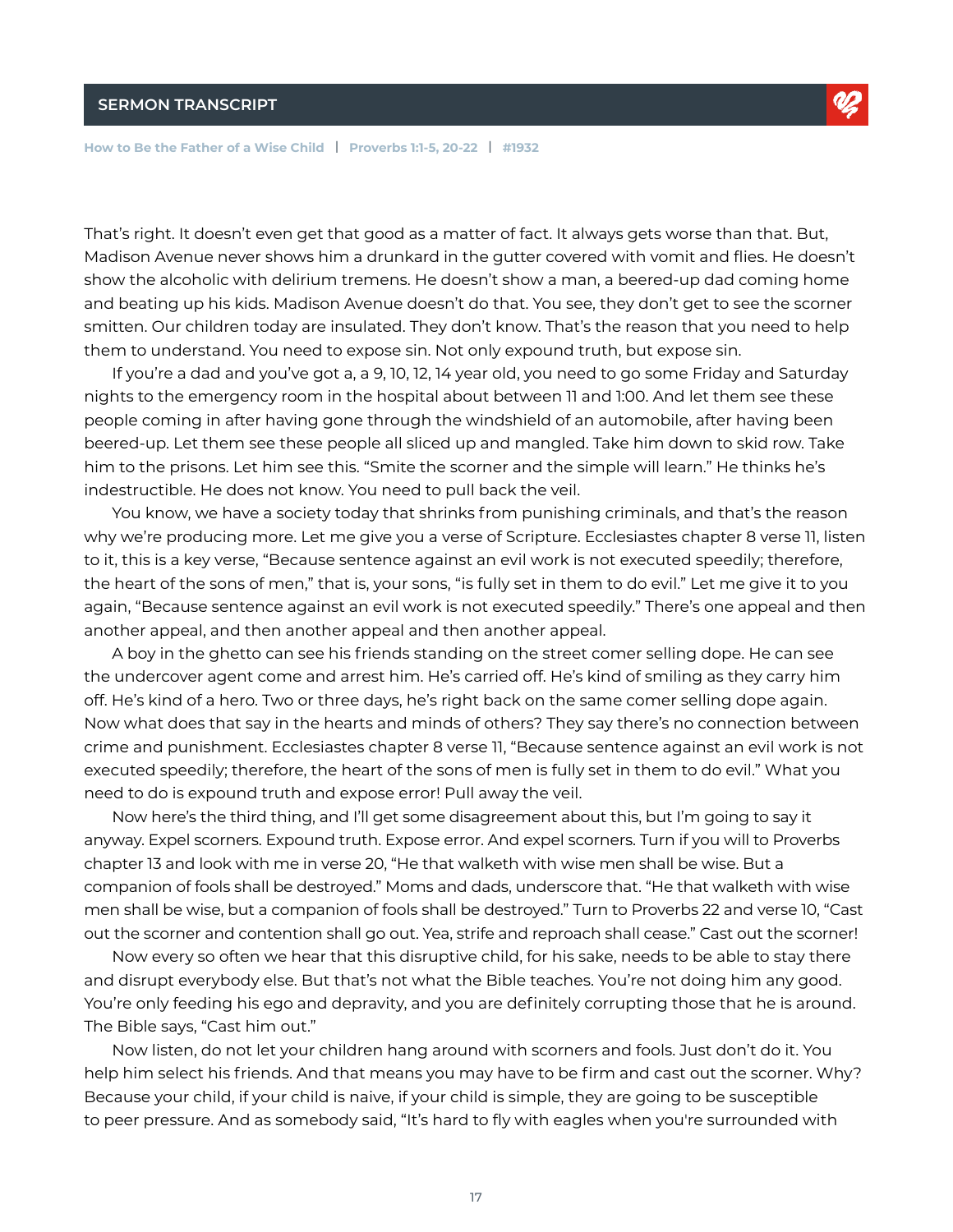

turkeys." You just let your kids run with turkeys and the Bible says, "A companion of fools will be destroyed."

Now peer pressure is not bad. It is good if the peers are good. So that's all the more reason that you need to get the right kids in your home. And that's all the more reason that you need to make your home the headquarters for happiness. You need to say, "Come in Mary, Susie, Bill, John, Martha, whomever, Michelle, come on into our house. You can have the house. You want to have a party? Have it over here. Boys, you want to raid the refrigerator, go ahead and do it. You want to break down the couch, that's okay. You want to track the carpet, that's okay." Friend, those things are small compared to your children. Let you home be the happiest place on earth. And by the way, boy, when you have them there, you can monitor those friends. And when there's a scorner, a smart aleck, or a fool, you say, "Son, there's the sidewalk. Get on it." That's right. The Bible says, "Cast out the scorner and contention will cease!"

Joyce and I have always tried to have the right guests in our home and make certain when the guests are there that the children are there. If we're having important people in our home, what I consider to be important, I don't mean the high muckety mucks, the rich, the wealthy, and the famous. I'm talking about people who know God and love God and people of character. We want our children at the dinner table to listen to the conversation and enjoy the conversation and participate in the conversation. And friend, the Bible says that, "A companion of fools will be destroyed, but those who are around wise people will be made wise."

Here's the last thing, and you're going to have to fill in the last point. But you need to expound truth. You need to expose sin. You need to expel scorners and you need to express love. You need to express love. Look in Proverbs chapter 3 and verse 12. The Bible says here, "For whom the Lord loveth He correcteth, even as a father the son in whom he delighteth." Love your children! Delight in them. Be positive! Don't ever be negative. Words can hurt your children more than an open hand and a slap in the face. Learn to listen to them. Try to see life from their point of view. They're facing things you never faced.

Be gentle. I have observed dads. I say, why is it that some children just adore and worship their dads almost, and others hate their dads? What is the difference in dads? And there's one characteristic that I've almost found in all true dads whose children love and follow them; those dads are gentle, they're gentle. And it starts when they're children.

Can you image what a big, harsh, overbearing dad would do to a little guy? I mean, just imagine walking out of this building this morning, just imagine walking out there, out there on the front porch is a guy 17 feet tall. You're looking in his knee caps. And let's say he has a voice like thunder. And he begins to talk to you and tell you what to do. My soul! Well, if he's that big and sounds like that, one thing you sure do hope is that he's gentle, don't you? That's what the children want out of their dad; somebody who's gentle. Oh, they want a dad they can look up to. They want a dad who's the strongest,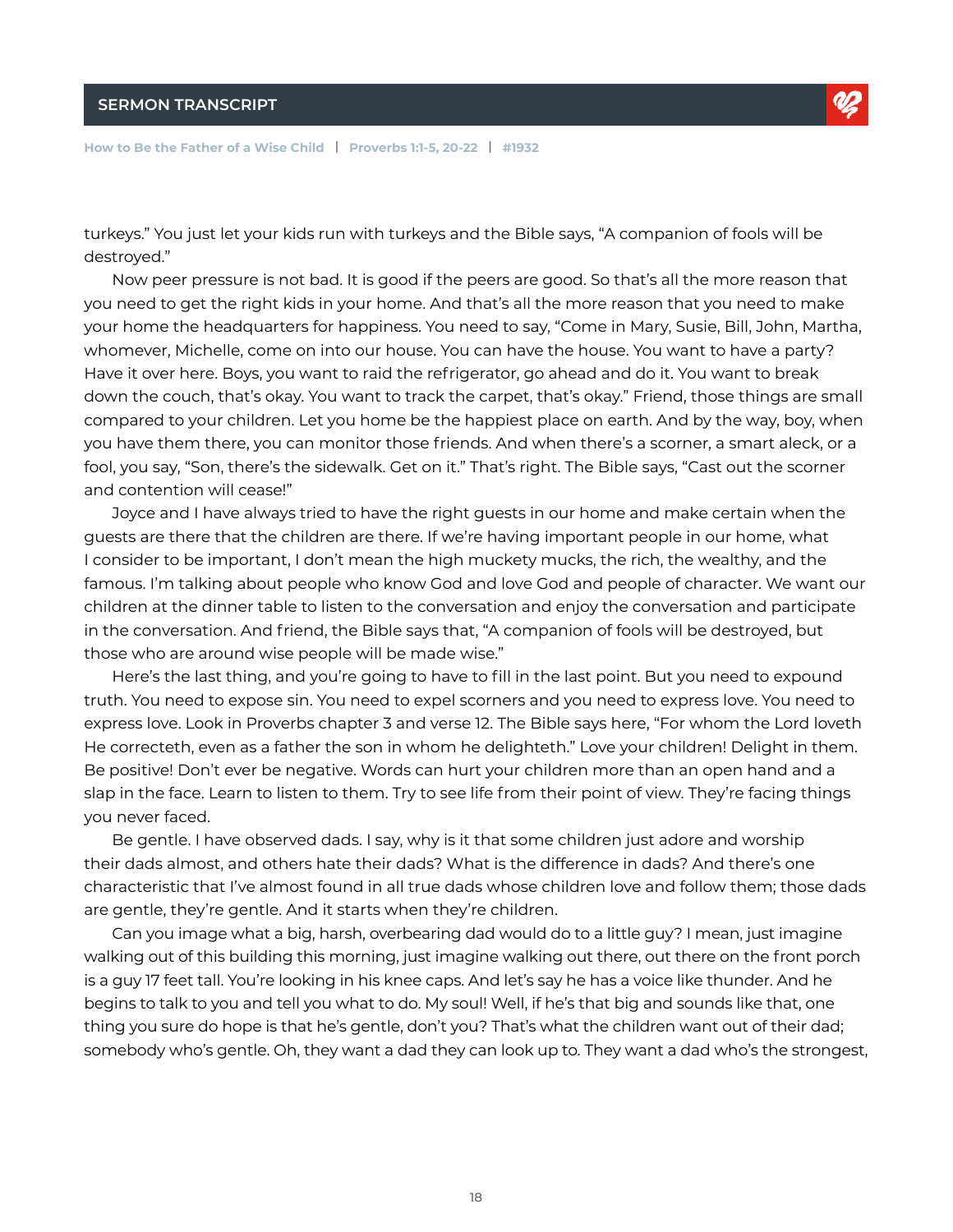### **SERMON TRANSCRIPT**

#### **How to Be the Father of a Wise Child** | **Proverbs 1:1-5, 20-22** | **#1932**

wisest, smartest, fastest, richest, goodest dad. I know goodest is not a word. The best dad in all the world! But they want him to be gentle! Touch them, hug them, show other non-verbal language.

Be transparent. Let them know of your fears, and your joys, and your disappointments, your failures, and your goals. They already know you're not perfect; they just don't want you to be a phony.

And then, be available to them. Oh, l wish l had more time for that, but just take it as a priority that you're going to be available to your child.

You say, "Pastor Rogers, very frankly I'm not adequate for what you've just described." I know you're not. I'm not adequate. Listen to me, none of us has what it takes to be this kind of a dad or mom. That's the reason we need Jesus isn't it? That's the reason we need the Lord. That's the reason we've got to have Christ in our hearts! Because the Christian life is not difficult, it is impossible. So there's only one who can do it and that's Jesus. But He will do it in us and through us if we'll let Him. So the best thing you can do for your children is to love God will all of your heart. Give your heart to Jesus.

Let's bow our heads in prayer. Heads are bowed and eyes are closed. If you would like to be saved today, to be a child of God, if you'd like to know that your sin is forgiven, if you would like to know that Heaven is your home, if you would like to have the power and wisdom that Jesus alone can give, I want to help you to invite Christ into your heart and trust Him. Would you pray like this? "Dear Lord, I need You. I need to be saved. I'm a sinner. My sin deserves judgment. But l need mercy, not judgment. I want You to forgive me, God. I want You to cleanse me. I want You to save me. Lord Jesus, You said if I would trust You, You would save me. I trust You right now, right this moment. I don't ask for a sign. I don't look for a feeling. I just stand on Your Word, and I receive You now as my Lord and Savior. Come into my heart, forgive my sin, save me Jesus." Pray that prayer. Pray it. Pray it from your heart. "Save me, Jesus." Pray it. Ask Him to save you. "Save me, Jesus." Did you ask Him? By faith, pray this way, "Thank You for saving me, Lord Jesus. I receive it by faith, like a little child. You're now my Lord and Savior. Give me the courage to make it public. In Your name I pray, Amen."